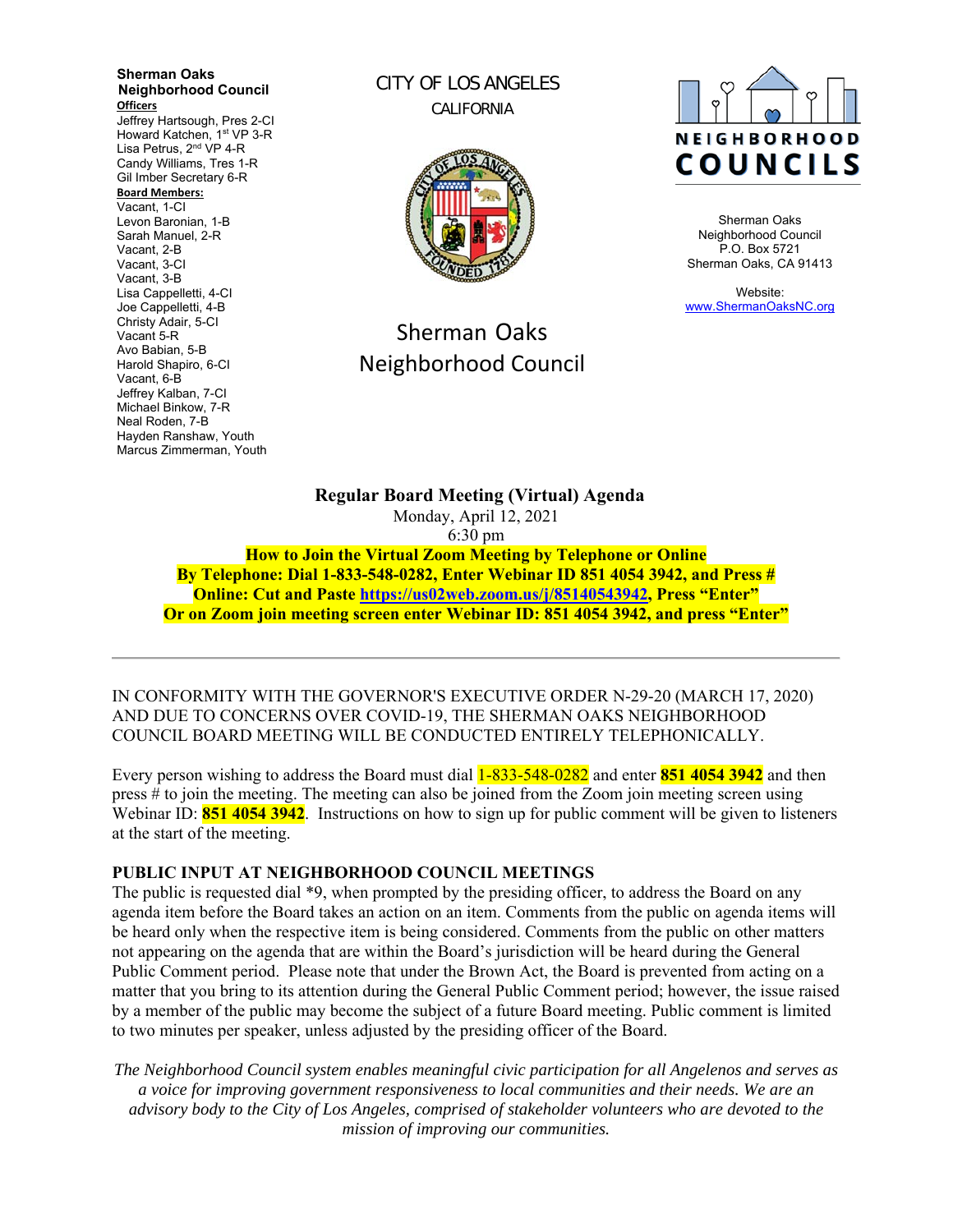Sherman Oaks Neighborhood Council Regular Board Meeting Agenda, Monday, April 12, 6:30 pm Page 2

## **1. Welcome, Call to Order, and Roll Call**

- a. Welcome and Call to Order by Presiding Officer
- b. Roll Call
- **2. Administrative and Board Initiated Motions Action Items, Vote Required**

# **a. SONC Board Meeting Minutes, March 8, 2021**

A motion to approve the minutes of the March 8, 2021 SONC Board Meeting. SONC Board Minutes – March 8, 2021

# **b. SONC Board Seating Policy – May 11, 2021 Elections**

A motion to confirm the SONC Board's preference to use the Neighborhood Council Board Seating Policy (rev. 4/19/2019, 4/1/21) for seating board members elected May 11, 2021. Neighborhood Council Board Seating Policy (rev. 4/19/2019, 4/1/21)

# **3. Comments by LAPD SLO's, Public Officials, and Staff**

# **4. President's Report**

- a. 2021 SONC Elections
	- $\triangleright$  Ballots Applications deadline May 4, 2021, 5:00pm
	- $\triangleright$  Vote-By-Mail Challenges
	- Candidate Forums

April 16: Area 2 Business; Area 5 Residential

- April 23: Area 1 Residential
- April 30: Area 7 Business; Area 7 Residential
- May 7: Open to All Candidates
- b. SONC Youth Seat Appointment for FY 2022
- c. Next SONC Board Meeting May 10, 2021

# **5. SONC Board Candidate Introductions Candidates will introduce themselves and speak to their interests in becoming board members. Three 3 minutes per candidate.**  (Scheduled at approximately 7:00pm)

- **6. Committee Reports [**2-minute summary, except with motions, 10 minutes or less per motion]
	- a. Education Committee Joe Cappelletti, Chair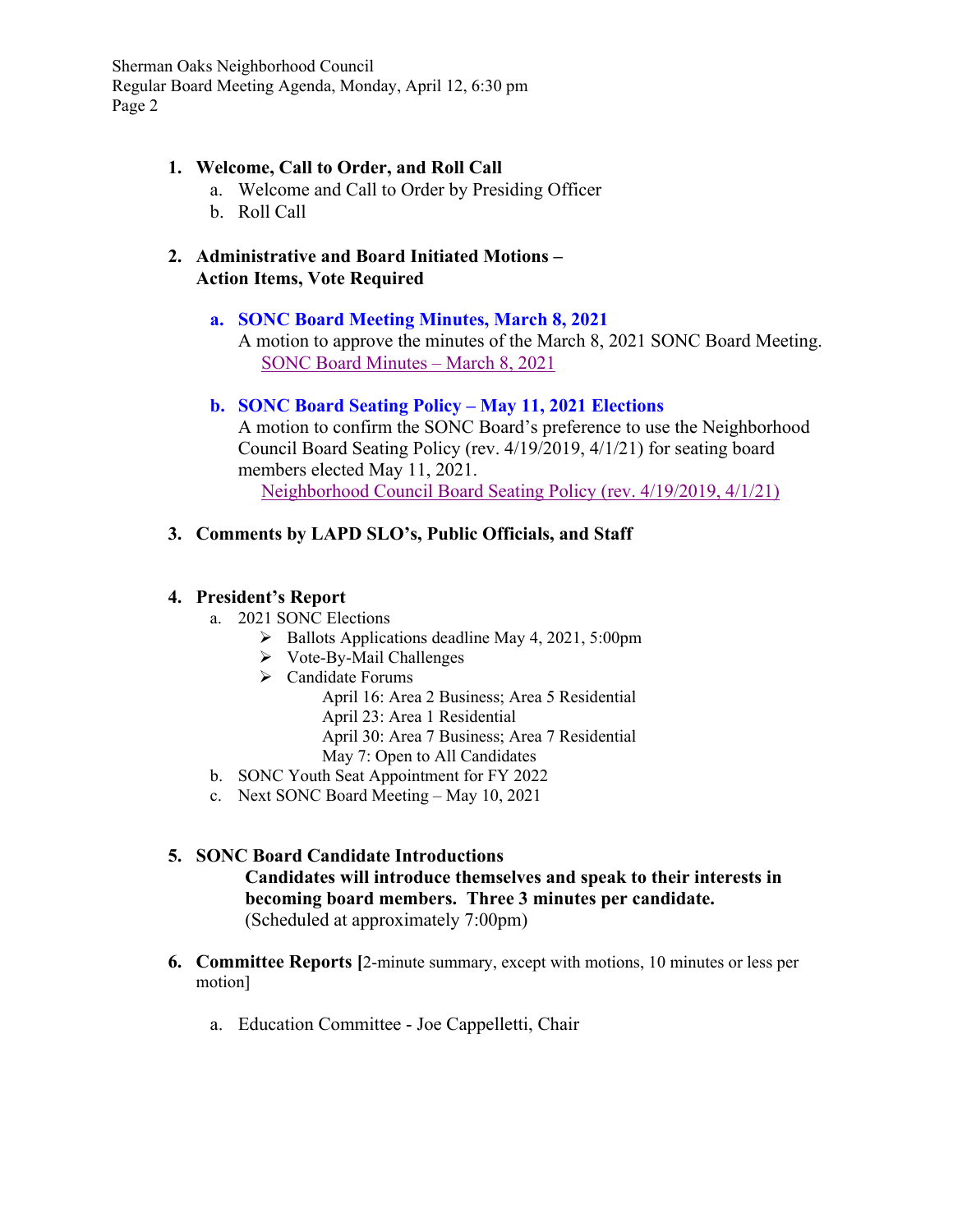Sherman Oaks Neighborhood Council Regular Board Meeting Agenda, Monday, April 12, 6:30 pm Page 3

#### **6. Committee Reports – continued**

 **[**2-minute summary, except with motions, 10 minutes or less per motion]

- b. Government Affairs Gil Imber, Chair
	- 1) CF 21-0002-S61. Asian Americans / Pacific Islanders / Hate Crimes / Discrimination / Harassment / Violence / COVID-19 Pandemic. CF 21-0264. Hate Crimes / Asian American Community / Cultural Sites / Coronavirus Pandemic

**Motion** Given the Sherman Oaks Neighborhood Council (SONC)'s prior support for and Community Impact Statement (CIS) submitted to CF 20- 0002-S81, Asian and Pacific Islander, Jewish, Immigrant and Other Communities / COVID-19 Pandemic / Denounce Anti-Asian Bigotry, Anti-Semitism, Hateful Speech, Violent Action, introduced by Councilmember David Ryu and seconded by Councilmember Bob Blumenfield in May 2020, SONC reaffirms its support for CF 21-0002-S61 and CF 21- 0264 regarding the condemnation of discrimination, harassment, and hate crimes, and urges LA City Council to not allow CF 21-0002-S61 and CF 21-0264 to sit idle in Committee without a vote for months on end, as it has done with CF 20-0002-S81.

*Community Impact Statements (CIS) to be filed and Letters to CD4 and others, as appropriate.*

- c. Green and Sustainability Committee Avo Babian, Chair
- d. Outreach Committee Sarah Manuel, Chair
- e. Planning & Land Use Committee Jeff Kalban, Chair
- f. Public Safety Committee Christy Adair & Jenna Lewis, Co-Chairs
- g. Traffic and Transportation Committee Avo Babian, Chairs
- h. Budget Advocates Howard Katchen, SONC Representative and Budget Advocate.

### **7. Treasurer's Report –** Candy Williams, Treasurer

- **a.** Treasurer's Report
- b. Monthly Expenditure Report (MER) February 2021 A motion to approve the Sherman Oaks Neighborhood Council's (SONC) Monthly Expenditure Report (MER) for the period ending February 28, 2021. SONC MER February 2021